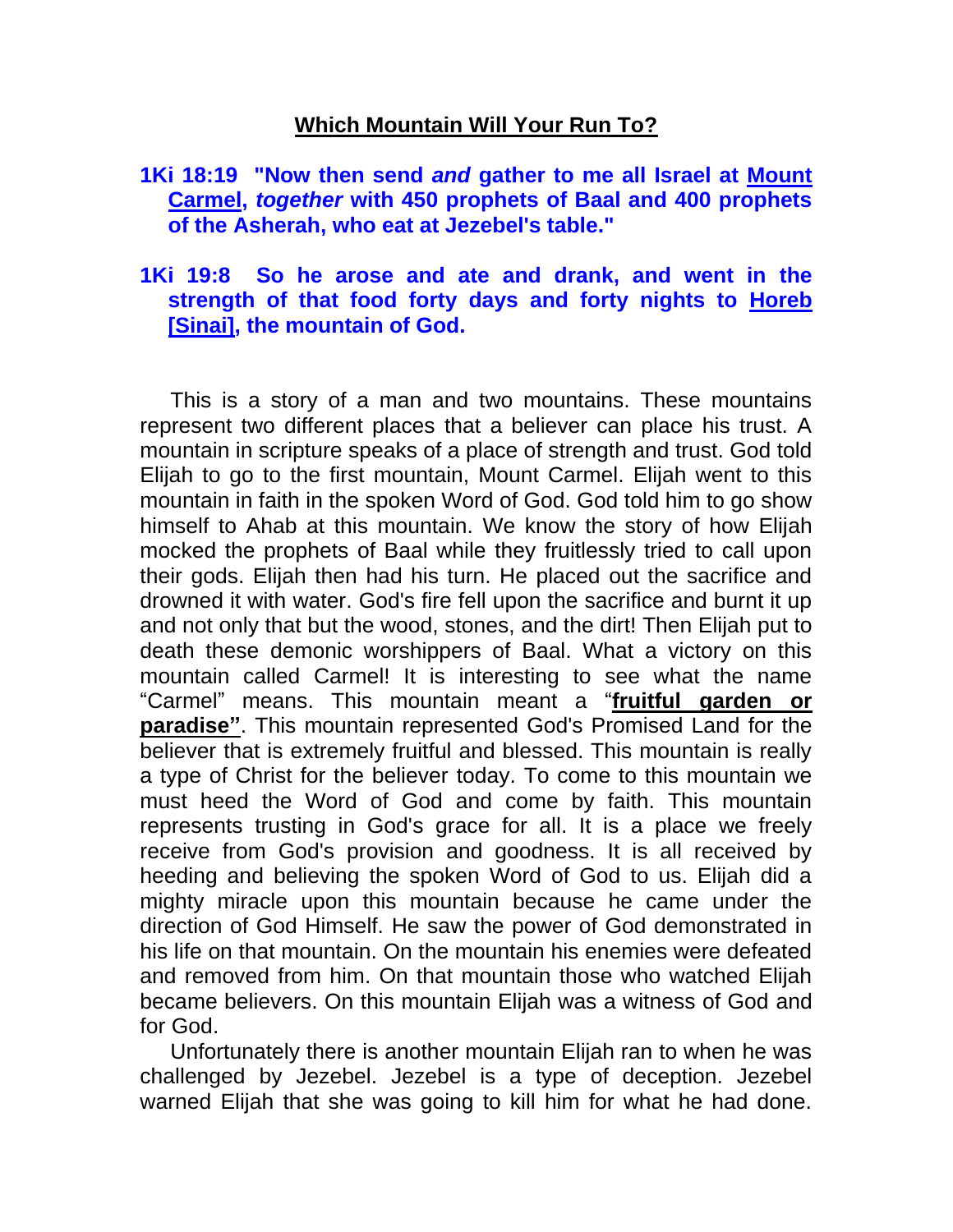Instead of staying on the mountain of Carmel, God's garden of provision, the place he saw his enemies killed, he was deceived and ran to another mountain. Elijah should have stood his ground against Jezebel on Mount Carmel! However, Elijah ran in fear to Mount Horeb. This mountain was also called **Mount Sinai**. This mountain is where God gave the Law. Elijah ran to this mountain on his own determination unlike being told by God to go to Mount Carmel. He ran to the mountain of Law on his own. This mountain represents man's works. It represents man's pride. It represents man's own strength, efforts, and might. This is the mountain Elijah ran to in fear because he was deceived by his enemy. On this mountain God visited Elijah.

1Ki 19:8 So he arose and ate and drank, and went in the strength of that food forty days and forty nights to Horeb, the mountain of God. **1Ki 19:9** Then he came there to a cave and lodged there; and behold, the word of the LORD *came* to him, and He said to him, "What are you doing here, Elijah?"

God asked him, "What are doing here, Elijah?" God was asking him why he departed from the mountain of His blessing in Carmel to come to this mountain of the curse and self dependence. God asked him why he was there because God did not tell him to come there! This mountain revealed Elijah's pride.

**1Ki 19:10** He said, "I have been very zealous for the LORD, the God of hosts; for the sons of Israel have forsaken Your covenant, torn down Your altars and killed Your prophets with the sword. And I alone am left; and they seek my life, to take it away."

Elijah tells God that how great he was and that he was the ONLY one serving Him. What an ego we can have can't we. Mount Sinai will reveal this pride in us and how much we really come short of God's glory.

1Ki 19:13 When Elijah heard *it,* he wrapped his face in his mantle and went out and stood in the entrance of the cave. And behold, a voice *came* to him and said, "What are you doing here, Elijah?"

Elijah wrapped his face in his mantle. He covered his face. We are told in the New Testament that those who are under the law have a